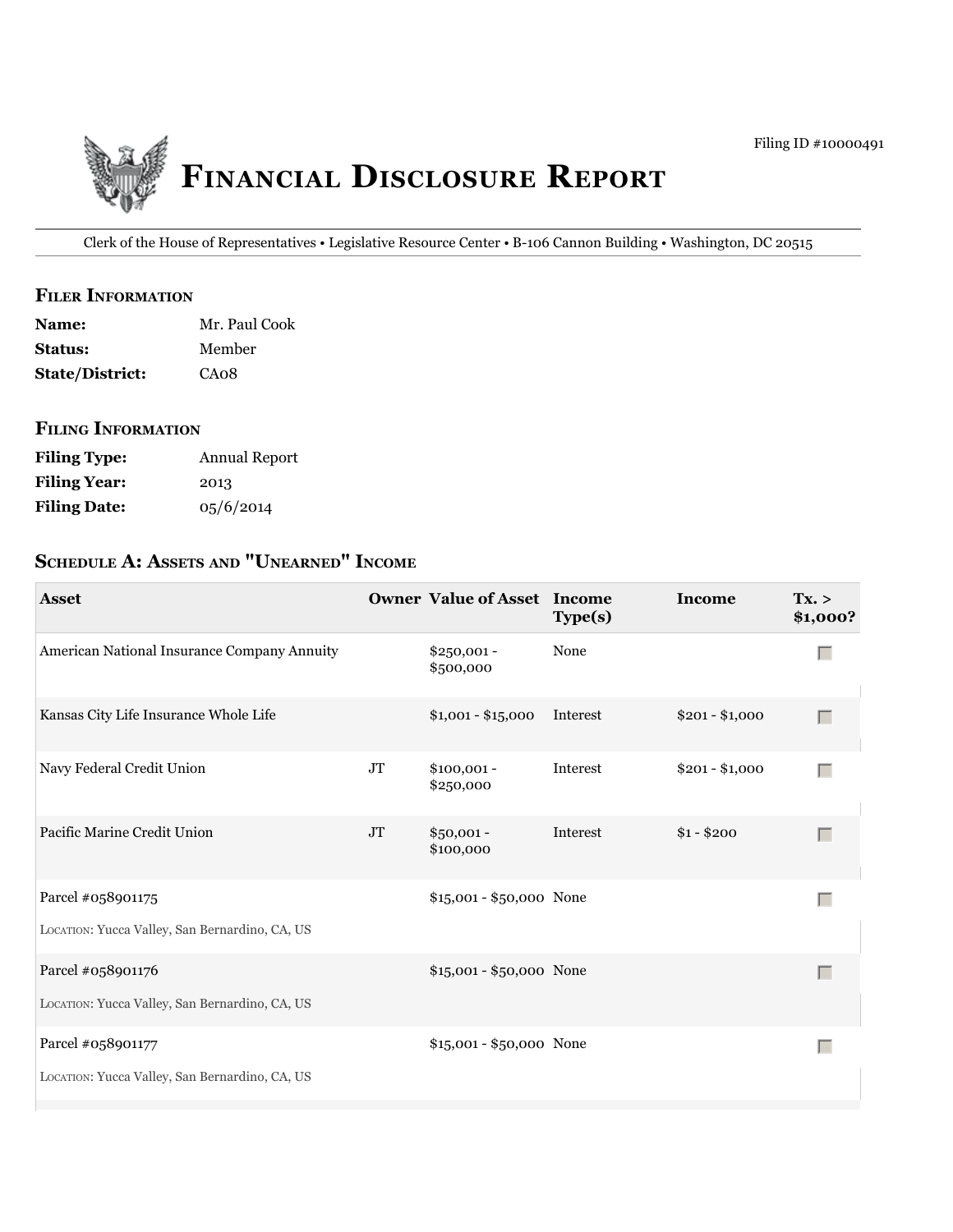| <b>Asset</b>                                                                         |            | <b>Owner Value of Asset Income</b> | Type(s)      | Income            | Tx. ><br>\$1,000? |
|--------------------------------------------------------------------------------------|------------|------------------------------------|--------------|-------------------|-------------------|
| Parcel #058901178                                                                    |            | $$15,001 - $50,000$ None           |              |                   | $\Box$            |
| LOCATION: Yucca Valley, San Bernardino, CA, US                                       |            |                                    |              |                   |                   |
| Pfizer, Inc. (PFE)                                                                   |            | $$50,001 -$<br>\$100,000           | Dividends    | $$2,501 - $5,000$ | Г                 |
| Sun America - Roth IRA $\Rightarrow$<br><b>GNMA Cl A</b>                             | $\rm SP$   | $$1 - $1,000$                      | Tax-Deferred | None              | $\Box$            |
| Sun America-Roth IRA $\Rightarrow$<br><b>INT'L Div Strat Cl A</b>                    | $\rm SP$   | $$1 - $1,000$                      | Tax-Deferred | None              | $\Box$            |
| Sun America-Roth IRA $\Rightarrow$<br>Money Market Cl A                              | ${\rm SP}$ | $$1,001 - $15,000$                 | Tax-Deferred | None              | $\Box$            |
| Sun Life Financial Variable Annuity $\Rightarrow$<br><b>Global Government Series</b> | $\rm SP$   | $$15,001 - $50,000$ None           |              |                   | $\Box$            |
| DESCRIPTION: SunLife Financial Variable Annuity- Global Government Series            |            |                                    |              |                   |                   |
| <b>U.S Bank</b>                                                                      | $\rm JT$   | $$1,001 - $15,000$                 | Interest     | $$1 - $200$       | $\Box$            |
| U.S. Savings Bond                                                                    |            | $$1,001 - $15,000$                 | Interest     | $$1 - $200$       | $\Box$            |
| <b>Union Bank</b>                                                                    | $\rm JT$   | $$50,001 -$<br>\$100,000           | Interest     | $$201 - $1,000$   | Г                 |

\* Asset class details available at the bottom of this form.

## **ScheDule B: tranSactionS**

None disclosed.

## **ScheDule c: earneD income**

| <b>Source</b>    | <b>Type</b>       | Amount   |
|------------------|-------------------|----------|
| <b>CalPERS</b>   | full disbursement | \$3,719  |
| CalSTRS          | full disbursement | \$27,287 |
| CalSTRS          | full disbursement | \$12,407 |
| Savings Plus 457 | full disbursement | \$2,037  |

## **ScheDule D: liaBilitieS**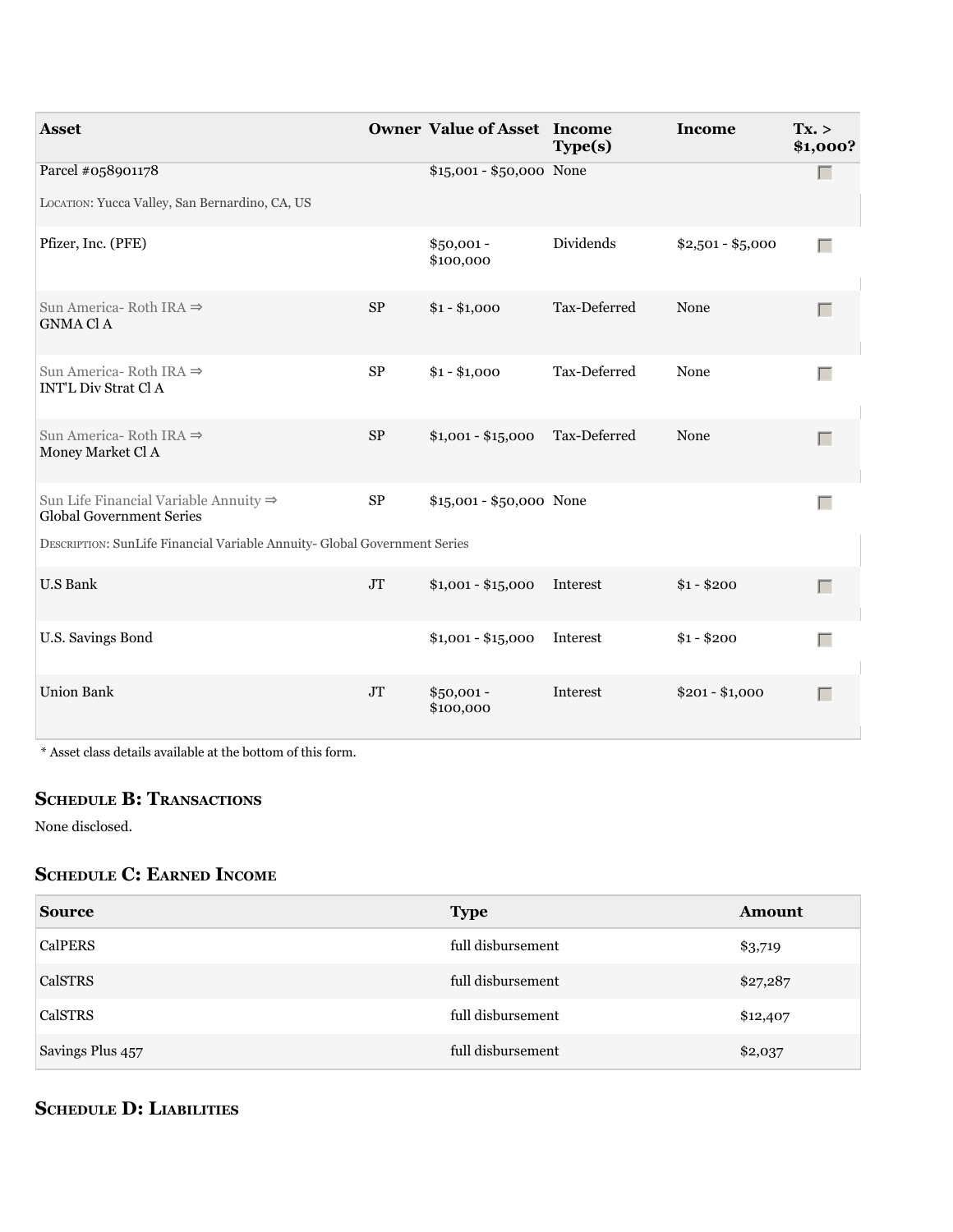None disclosed.

## **SCHEDULE E: POSITIONS**

None disclosed.

## **ScheDule f: agreementS**

None disclosed.

## **ScheDule g: giftS**

None disclosed.

## **ScheDule h: travel PaymentS anD reimBurSementS**

|                                         |                      | <b>Trip Details</b>       |                                                                       | <b>Inclusions</b> |       |                   |  |
|-----------------------------------------|----------------------|---------------------------|-----------------------------------------------------------------------|-------------------|-------|-------------------|--|
| <b>Source</b>                           | <b>Start</b><br>Date | <b>End Date Itinerary</b> |                                                                       | Lodging?          | Food? | <b>Family?</b>    |  |
| American Israel Education<br>Foundation |                      |                           | 08/10/2013 08/18/2013 Palm Springs, CA - Israel - Palm<br>Springs, CA | $\overline{\vee}$ |       | $\overline{\vee}$ |  |

## **ScheDule i: PaymentS maDe to charity in lieu of honoraria**

None disclosed.

## **ScheDule a anD B aSSet claSS DetailS**

| • Sun America- Roth IRA (Owner: SP) |  |
|-------------------------------------|--|
|-------------------------------------|--|

Sun Life Financial Variable Annuity (Owner: SP)

## **excluSionS of SPouSe, DePenDent, or truSt information**

**iPo**: Did you purchase any shares that were allocated as a part of an Initial Public Offering?  $C$  Yes  $C$  No

**trusts**: Details regarding "Qualified Blind Trusts" approved by the Committee on Ethics and certain other "excepted trusts" need not be disclosed. Have you excluded from this report details of such a trust benefiting you, your spouse, or dependent child?

 $\degree$  Yes  $\degree$  No

**Exemption**: Have you excluded from this report any other assets, "unearned" income, transactions, or liabilities of a spouse or dependent child because they meet all three tests for exemption?

 $C$  Yes  $C$  No

#### **commentS**

#### **certification anD Signature**